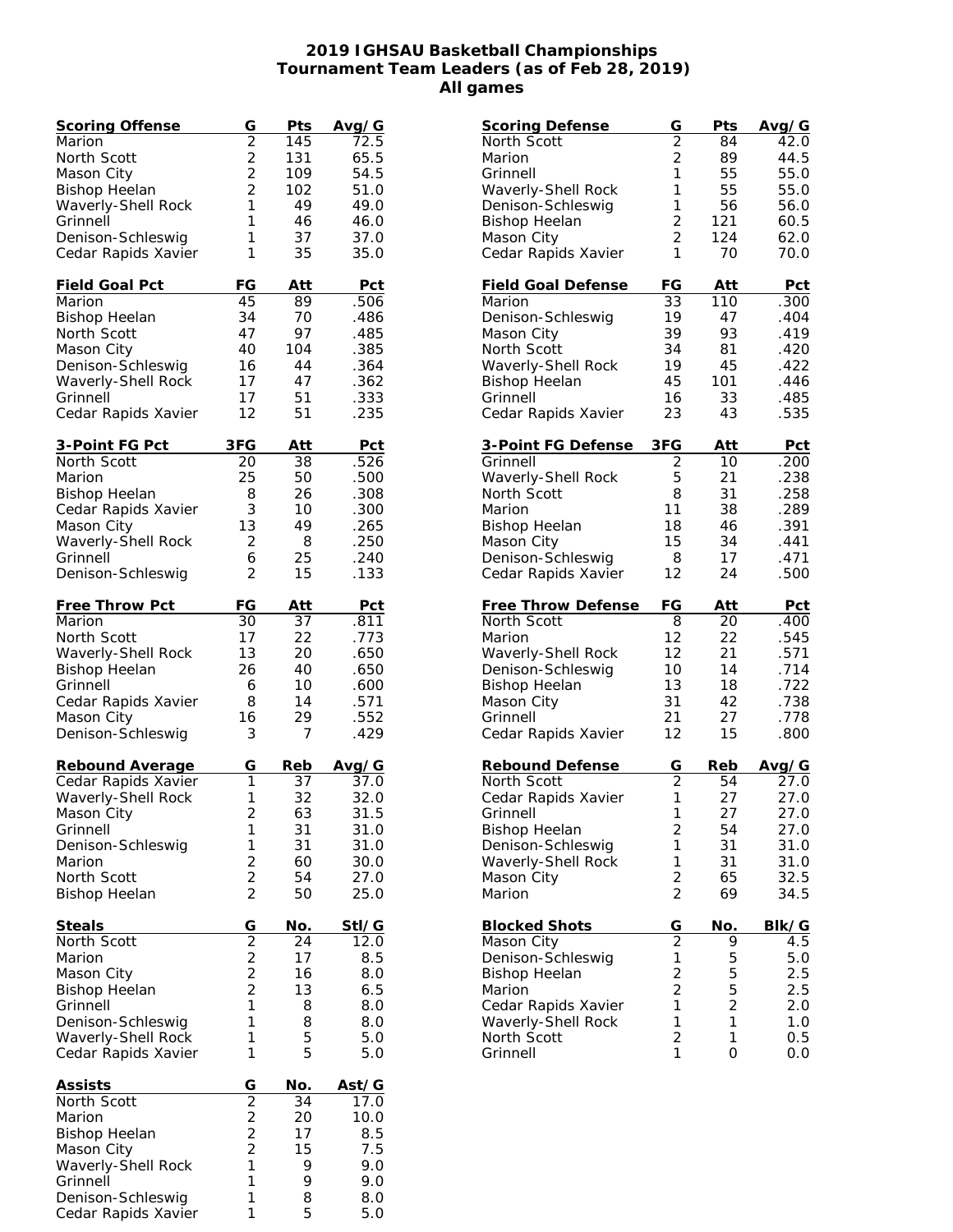## **2019 IGHSAU Basketball Championships Tournament Individual Leaders (as of Feb 28, 2019) All games**

| Points                                           | G                                | Pts    | Pts/G        |
|--------------------------------------------------|----------------------------------|--------|--------------|
| Laube, Kayba-MARION                              | $\overline{2}$                   | 45     | 22.5         |
| Meyer, Megan-MAS_CITY                            | $\overline{c}$                   | 44     | 22.0         |
| Boffeli, Grace-N-SCOTT                           | $\overline{c}$                   | 37     | 18.5         |
| Wright, Riley-MARION                             | $\overline{2}$                   | 29     | 14.5         |
| Skinner, Ella-B-HEELAN                           | $\overline{c}$                   | 27     | 13.5         |
| Van Weelden, Ella-MARION                         |                                  | 26     | 13.0         |
| Engelkes, Chloe-N-SCOTT                          | $\frac{2}{2}$                    | 24     | 12.0         |
| Deets, Anna-MAS_CITY                             | $\overline{2}$                   | 23     | 11.5         |
| Scott, Samantha-N-SCOTT                          | $\overline{2}$                   | 22     | 11.0         |
| Stanley, Katelyn-B-HEELAN                        | $\overline{2}$                   | 21     | 10.5         |
| Draper, Abbie-W-SR                               | 1                                | 19     | 19.0         |
| Aesoph, Amber-B-HEELAN                           | 2                                | 18     | 9.0          |
|                                                  |                                  |        |              |
| FG Percentage                                    | FG                               | Att    | Pct          |
| Scott, Samantha-N-SCOTT                          | 7                                | 10     | .700         |
| Williams, Jada-MAS_CITY                          | 4                                | 6      | .667         |
| Wright, Riley-MARION                             | 11                               | 17     | .647         |
|                                                  | 15                               |        | .625         |
| Boffeli, Grace-N-SCOTT                           | 11                               | 24     |              |
| Laube, Kayba-MARION                              |                                  | 18     | .611         |
| Neemann, Hannah-DEN-SCH                          | 3                                | 5      | .600         |
| Jacobson, Nicole-B-HEELAN                        | 3                                | 5      | .600         |
| Stanley, Katelyn-B-HEELAN                        | 6                                | 11     | .545         |
| Aesoph, Amber-B-HEELAN                           | 7                                | 13     | .538         |
| Engelkes, Chloe-N-SCOTT                          | 8<br>9                           | 15     | .533         |
| Skinner, Ella-B-HEELAN                           | 7                                | 17     | .529         |
| Draper, Abbie-W-SR                               |                                  | 15     | .467         |
|                                                  |                                  |        |              |
|                                                  |                                  |        |              |
| 3-Point Percentage                               | 3FG                              | Att    | Pct          |
| Wright, Riley-MARION                             | $\overline{2}$                   | 2      | 1.000        |
| Scott, Samantha-N-SCOTT                          | 6                                | 8      | .750         |
| Engelkes, Chloe-N-SCOTT                          | 5                                | 8      | .625         |
| Stanley, Katelyn-B-HEELAN                        | 3                                | 5      | .600         |
| Laube, Kayba-MARION                              | 7                                | 12     | .583         |
| Corson, Brooke-N-SCOTT                           | 4                                | 7      | .571         |
| Van Weelden, Ella-MARION                         | 7                                | 14     | .500         |
| Lensing, Anna-MAS_CITY                           | 3                                | 7      | .429         |
| Van Weelden, Leah-MARION                         | 4                                | 10     | .400         |
| McKnight, Meredith-GRINNEL                       | 2                                | 5      | .400         |
| Meyer, Megan-MAS_CITY                            | 7                                | 20     | .350         |
| Case, Presley-N-SCOTT<br>Rucker, Rylie-N-SCOTT   | $\overline{2}$<br>$\overline{c}$ | 7<br>7 | .286<br>.286 |
|                                                  |                                  |        |              |
| <b>Free Throw Percent</b>                        | FG                               | Att    | <u>Pct</u>   |
| Fitzsimmons, MaryKate-B-HE                       | 3                                | 3      | 1.000        |
| Aesoph, Amber-B-HEELAN                           | 3                                | 3      | 1.000        |
| McCombs, Rebekah-GRINNEL                         | 3                                | 3      | 1.000        |
| Struchen, Sadie-MARION                           | $\overline{4}$                   | 4      | 1.000        |
| Wright, Randi-MARION                             | 3                                | 3      | 1.000        |
| Laube, Kayba-MARION                              | 16                               | 17     | .941         |
| Deets, Anna-MAS_CITY                             | 7                                | 8      | .875         |
| Jasper, Emily-CR-XAV                             | 5                                | 6      | .833         |
| Skinner, Ella-B-HEELAN                           | 8                                | 10     | .800         |
| Stanley, Katelyn-B-HEELAN                        | 6                                | 8      | .750         |
| Young, Britney-W-SR                              | 3                                | 4      | .750         |
| Engelkes, Chloe-N-SCOTT<br>Miller, Sami-MAS_CITY | 3<br>3                           | 4<br>4 | .750<br>.750 |

| Scoring Average                                     | G                       | Pts             | Avg/G       |
|-----------------------------------------------------|-------------------------|-----------------|-------------|
| Laube, Kayba-MARION                                 | $\overline{2}$          | 45              | 22.5        |
| Meyer, Megan-MAS_CITY                               | $\overline{2}$          | 44              | 22.0        |
| Draper, Abbie-W-SR                                  | 1                       | 19              | 19.0        |
| Boffeli, Grace-N-SCOTT                              | $\overline{c}$          | 37              | 18.5        |
|                                                     |                         |                 |             |
| Wright, Riley-MARION                                | $\overline{2}$          | 29              | 14.5        |
| Skinner, Ella-B-HEELAN                              | $\overline{2}$          | 27              | 13.5        |
| Harris, Macy-GRINNELL                               | 1                       | 13              | 13.0        |
| Van Weelden, Ella-MARION                            | $\overline{2}$          | 26              | 13.0        |
|                                                     |                         |                 |             |
| Engelkes, Chloe-N-SCOTT                             | $\overline{2}$          | 24              | 12.0        |
| Deets, Anna-MAS_CITY                                | $\overline{2}$          | 23              | 11.5        |
| Scott, Samantha-N-SCOTT                             | 2                       | 22              | 11.0        |
| Jasper, Emily-CR-XAV                                | 1                       | 11              | 11.0        |
| McCombs, Rebekah-GRINNEL                            | 1                       | 11              | 11.0        |
|                                                     |                         |                 |             |
|                                                     |                         |                 |             |
| <b>Field Goal Attempts</b>                          | G                       | Att             | Att/G       |
| Meyer, Megan-MAS_CITY                               | $\overline{2}$          | 43              | 21.5        |
| Boffeli, Grace-N-SCOTT                              | 2                       | 24              | 12.0        |
| Van Weelden, Ella-MARION                            | $\overline{\mathbf{c}}$ | 20              | 10.0        |
| Laube, Kayba-MARION                                 | $\overline{2}$          | 18              | 9.0         |
|                                                     |                         |                 |             |
| Deets, Anna-MAS_CITY                                | $\overline{2}$          | 18              | 9.0         |
|                                                     |                         |                 |             |
| <b>Field Goals Made</b>                             | G                       |                 | Made Made/G |
| Meyer, Megan-MAS_CITY                               | $\overline{2}$          | 16              | 8.0         |
| Boffeli, Grace-N-SCOTT                              | $\overline{c}$          | 15              | 7.5         |
| Wright, Riley-MARION                                |                         | 11              | 5.5         |
| Laube, Kayba-MARION                                 | $\frac{2}{2}$           | 11              | 5.5         |
| Van Weelden, Ella-MARION                            |                         |                 | 4.5         |
|                                                     | $\overline{c}$          | 9               |             |
| Skinner, Ella-B-HEELAN                              | $\overline{2}$          | 9               | 4.5         |
|                                                     |                         |                 |             |
| 3-Point FG Attempts                                 | G                       | Att             | Att/G       |
| Meyer, Megan-MAS_CITY                               | $\overline{2}$          | 20              | 10.0        |
| Van Weelden, Ella-MARION                            | $\overline{c}$          | 14              | 7.0         |
| Laube, Kayba-MARION                                 | $\overline{2}$          | 12 <sup>2</sup> | 6.0         |
|                                                     | 1                       |                 |             |
| Jackson, Naomi-GRINNELL                             |                         | 11              | 11.0        |
| Van Weelden, Leah-MARION                            | $\overline{2}$          | 10              | 5.0         |
|                                                     |                         |                 |             |
| 3-Point FG Made                                     | G                       |                 | Made Made/G |
| Laube, Kayba-MARION                                 |                         |                 |             |
| Van Weelden, Ella-MARION                            | $\overline{2}$          | 7               | 3.5         |
|                                                     |                         |                 |             |
|                                                     | $\overline{\mathbf{c}}$ | 7               | 3.5         |
| Meyer, Megan-MAS_CITY                               | $\overline{2}$          | $7\overline{ }$ | 3.5         |
| Scott, Samantha-N-SCOTT                             |                         | 6               | 3.0         |
| Engelkes, Chloe-N-SCOTT                             | $\frac{2}{2}$           | 5               | 2.5         |
|                                                     |                         |                 |             |
|                                                     |                         |                 |             |
| Free Throw Attempts                                 | G                       | Att             | Att⁄G       |
|                                                     |                         | 17              |             |
| Laube, Kayba-MARION                                 |                         |                 | 8.5         |
| Meyer, Megan-MAS_CITY                               |                         | 13              | 6.5         |
| Boffeli, Grace-N-SCOTT                              |                         | 10              | 5.0         |
| Skinner, Ella-B-HEELAN                              |                         | 10              | 5.0         |
| Wright, Riley-MARION                                | 2222                    | 9               | 4.5         |
|                                                     |                         |                 |             |
| Free Throws Made                                    | G                       | Made            | Made/G      |
|                                                     |                         | 16              | 8.0         |
| Laube, Kayba-MARION                                 |                         |                 |             |
| Skinner, Ella-B-HEELAN                              |                         | 8               | 4.0         |
| Deets, Anna-MAS_CITY                                |                         | 7               | 3.5         |
| Boffeli, Grace-N-SCOTT<br>Stanley, Katelyn-B-HEELAN | 2222                    | 7<br>6          | 3.5<br>3.0  |